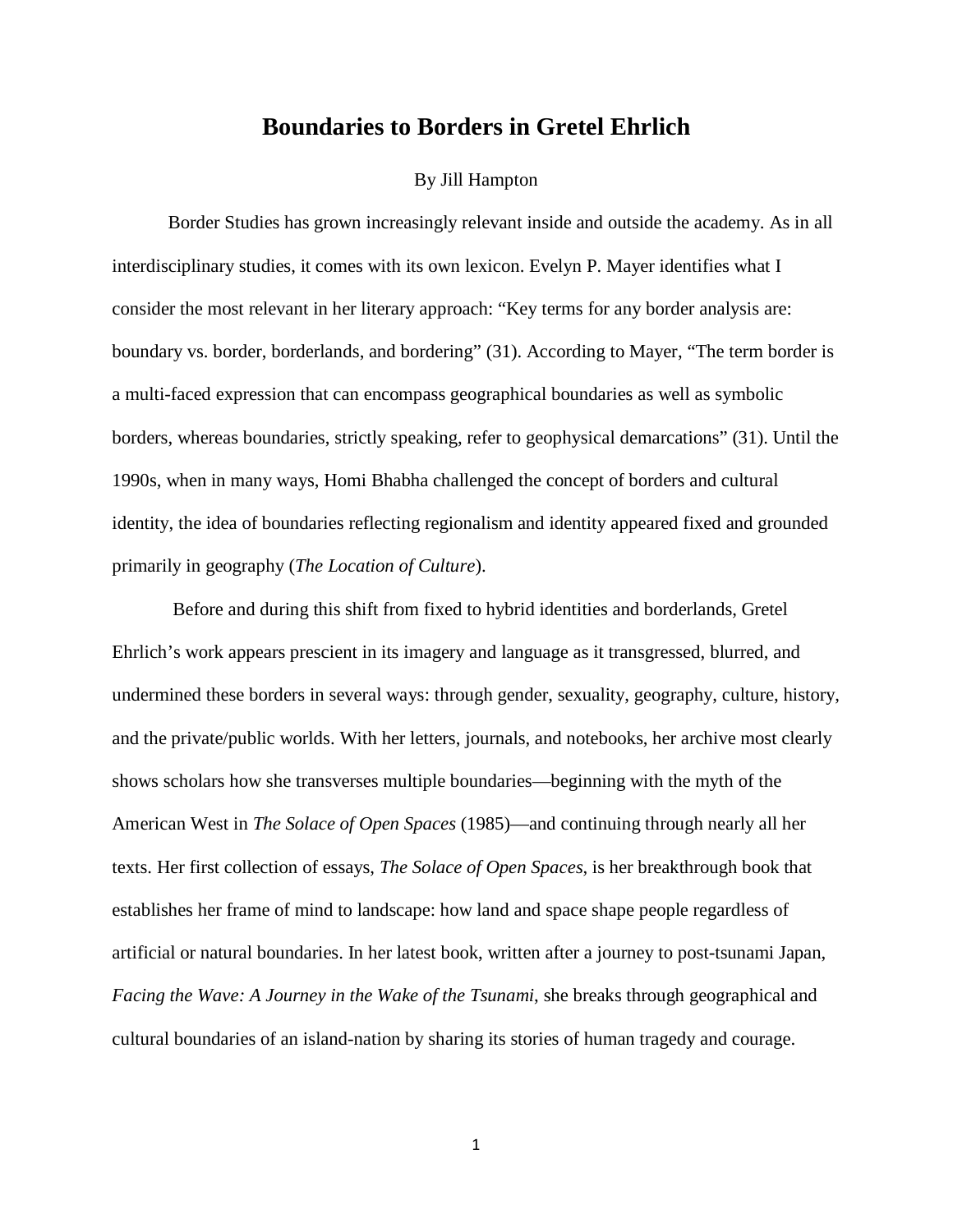Ehrlich continually challenges traditional bordering, including linguistic boundaries, with her epistemological interrogations of place and identity. For example, the Ehrlich archive in the Sowell Family Collection in Literature, Community and the Natural World provides evidence of

Dan Fran, her editor at Pantheon, encouraging this approach for *This Cold Heaven: Seven Seasons in Greenland* (2003), a chronicle of multiple journeys to Greenland, incorporating history, myth, and friendships. He advises her, "This book is distinctive because it is an exploration of the cold as terrain not only physical, meteorological and physiological, but also emotional, psychological, and as a source for the imagination" (Sept. 8, 2003, Box 28, Folder 8). In the Orion

text published in 2016, *Animals & People,* the writers persist



in calling for new ways of thinking about animals, about the earth, and essentially, about ourselves. Border Studies especially asks us to interrogate identity. Aoileann Ni Eigeartaigh and David Getty cite challenges innate to the ideologized questions in this field: "Central to its overall theme is the negotiation of identity, whether it be individual or group identity, and the problems of contested or fractured identities" (qted in Mayer 32). Who am I if not an American, a Westerner, a woman, a white-middle-class heterosexual female? Who am I if not a social construction of my culture? Alternatives to this negotiation, however, may offer assistance or opportunities for alternate views.

In his seminal text, *The Location of Culture*, Bhabha interrogates the interstices of border, in the "beyond." He writes, "It is the trope of our times to locate the question of culture in the realm of the beyond" (1). He explains further: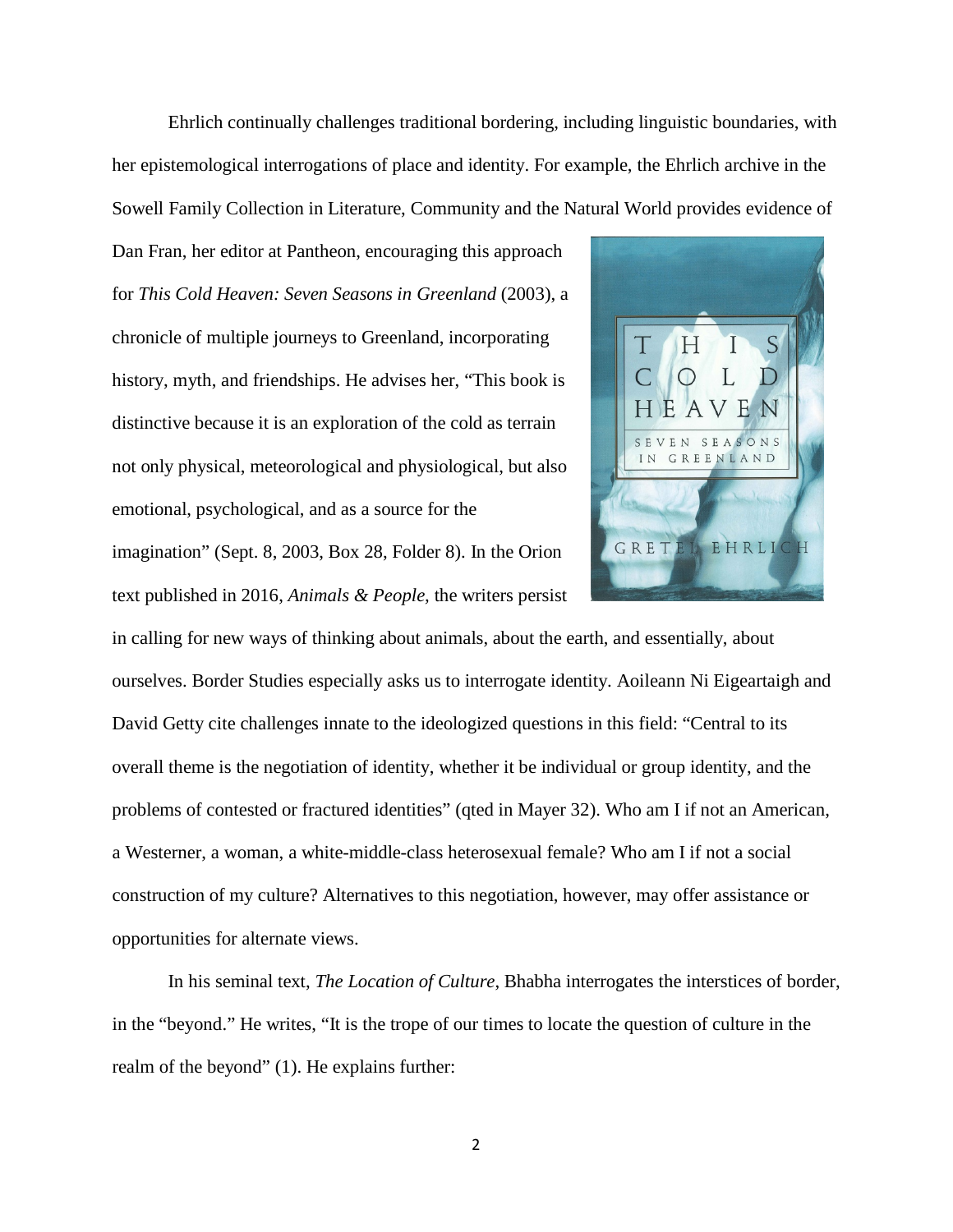[We] need to think beyond the narratives of originary and initial subjectivities and to focus on those moments or processes that are produced in the articulation of cultural differences. These 'in-between' spaces provide the terrain for elaborating strategies of selfhood—singular or communal—that initiate new signs of identity and innovative sites of collaboration, and contestation, in the act of defining the idea of society itself. (1-2)

Thomas M. Wilson and Hastings Donnan's study supports Bhabha's thoughts in terms of culture. They claim "culture is the least studied and least understood aspect of the structure and functions of international borders" (qted in Mayer 29). Tobias Wendyl and Michael Rosler add that "cultures are no longer regarded 'as if they were pure, territorially bounded and ordered in systematic categories . . . But are rather viewed as more conflicting interstitial domains of paradox, fuzziness, and ambiguity'" (qted in Mayer 29). Finally, Mayer argues, "Boundary studies have given way to genuine border studies. Not only geographical or geopolitical



boundaries matter, but also cultural, linguistic, or mental borders, borderlands, and borderscapes, and bordering processes and practices" (30).

Ehrlich's *The Solace of Open Spaces* resonates particularly here. Unbound by grief during a work assignment in the American West, Ehrlich rejects cultural boundaries and immerses herself in the local culture by riding, roping, herding, drinking, dancing, and lovemaking. Recording her actions and thoughts in her journals, she strategizes how to frame these

narratives in a literary context. She contemplates her writing during this time: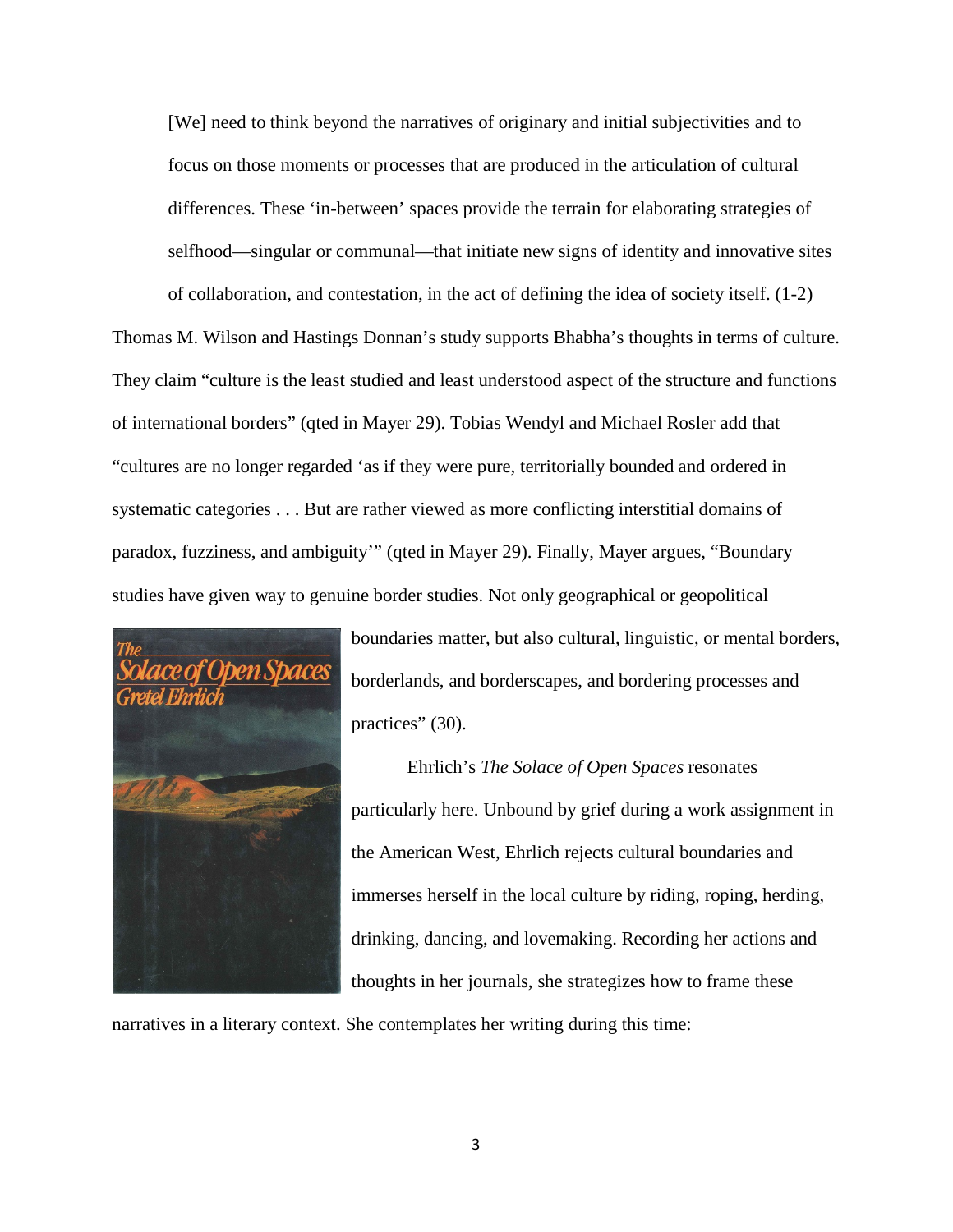A narrative is not simply a surface and temporal threading together of events, but signifies as well, a deep structure—an innate symmetry of form and function. To be human is to be in relation; to be alive is to be connected with every other thing and that fact of union keeps presenting over and over again the ripe situation in which events, entanglements, cause and effect occurs. (Sept. 10, 1981, Box 38, Folder 10)

Her language, imagery, and poetics sow a peaceful way of removing, not erecting these artificial borders. As surely as she articulates the mythic romanticism of it, she also breaks through the boundaries of the American West and other regions in her early work, providing a way for each of us to inhabit the gaps, assimilate, and even a claim a place in a global community. Through narrative, she hints of Hegel's dialectical approach as she argues that borders and boundaries collapse, and unity emerges.

Years later, after the repercussions of being hit by lightning and divorce prevent her from living in the Wyoming mountains and its culture, she deals with another sort of grief in a new place: her childhood home in California as she seeks to heal her body. In *A Match to the Heart* (1994), she describes the body as a continent in itself. Her memoir and research in *A Match to the Heart* explore the "interior geography of her body" (50). In her search, she comes to regard her "body as a separate continent" (51) with only her skin serving as a permeable border. Ehrlich realizes to a new depth that life exists in the interstitial space between psyche and physiology. Ehrlich recaptures her balance in Greenland, mountains laid flat, at whose lower altitude her heart can regulate itself. She lives in darkness, in cold, among dogs that outnumber the people, on top of ice, onto cracking ice, while maintaining the role of linguistic and spiritual observer. In her early days in Greenland, she struggles with the demands of a communal society, still fragile from her encounter with lightning. Yet, in this frozen oasis, different from her lost independence,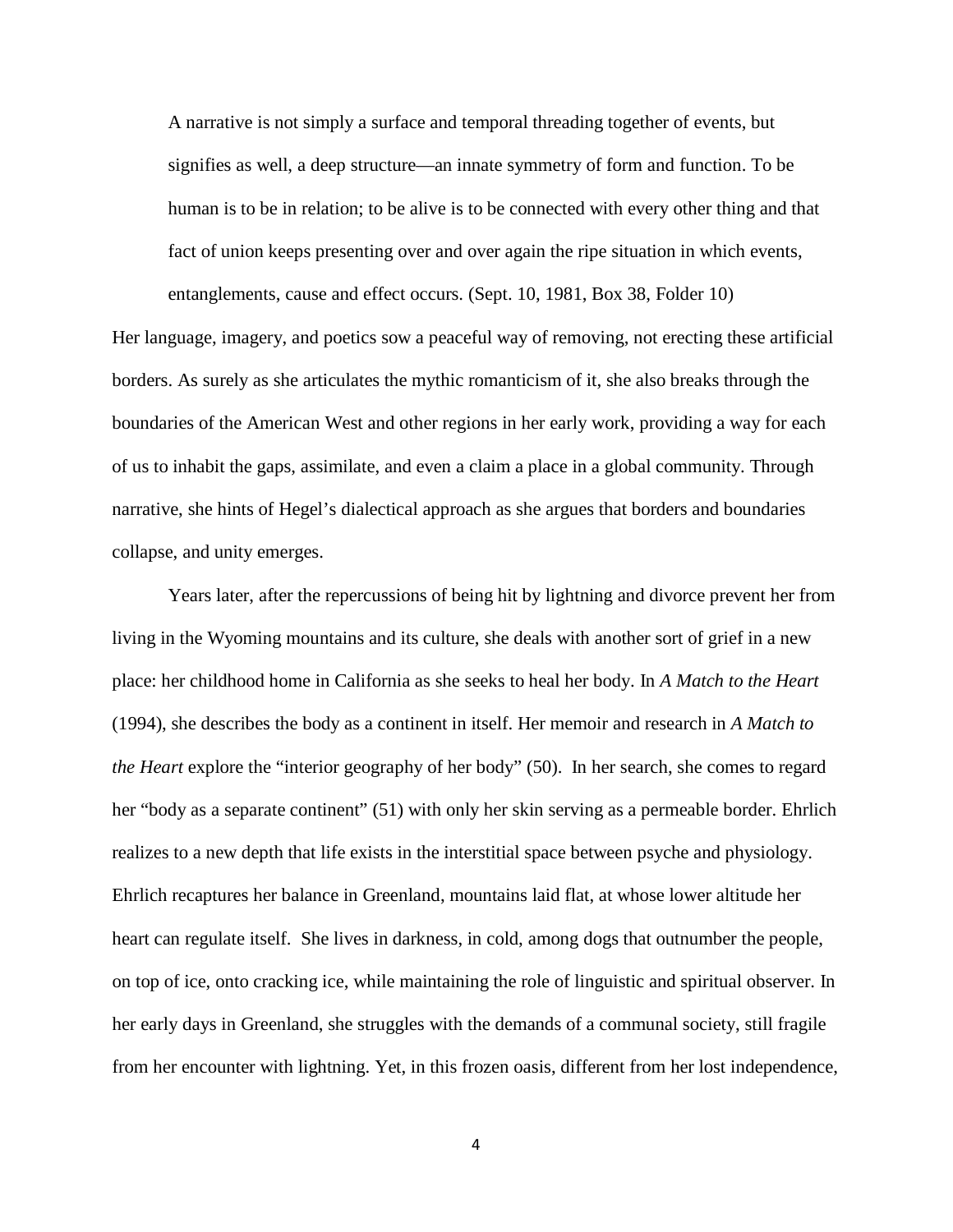she seeks the solace of the open spaces of ice-laced ground, treeless horizons, and its inhabitants similar to those in Wyoming who embraced her. The catharsis of ice and its people teaches her the importance of blurring boundaries among people and land as much as did the forgiving geography of Wyoming and lightning did the interior geography of her physical body.

Driven by life's hardship, natural gifts, and accumulated wisdom, her chameleon ability allows her to assimilate past boundaries into interiority of new spaces, falling into the interstices Bhabha references. As Mayer puts it, "The border is not necessarily a negative demarcation, [but] a meeting place. It is at the border that differences are negotiated and residents on both sides of the border become aware of their similarities despite the line that tells them how different they supposedly are and should be" (39). In today's world, where war and terrorism seek to cement and politicize borders and boundaries, Ehrlich's narratives emphasize our commonalities. In her texts on Greenland, she refuses to recognize borders, integrating herself into the local culture through dog-sledding trips, symbolically establishing a communion of personal and cultural loss in the melting ice-scape.

Ehrlich breaches boundaries of intense subjectivity towards the hybrid cultures she inevitably inhabits. In most of her work, she initially seeks and relishes solitude as a source of stability. Soon enough, however, she fractures what she considers annoying rather than formidable borders in each place she journeys. In her book of essays, *Islands, the Universe, Home* (1991), she confronts the intertwining of Western and Eastern cultures (a potentially false dichotomy



itself), and Buddhist ideology and practice as she recreates herself in the gaps. Ehrlich often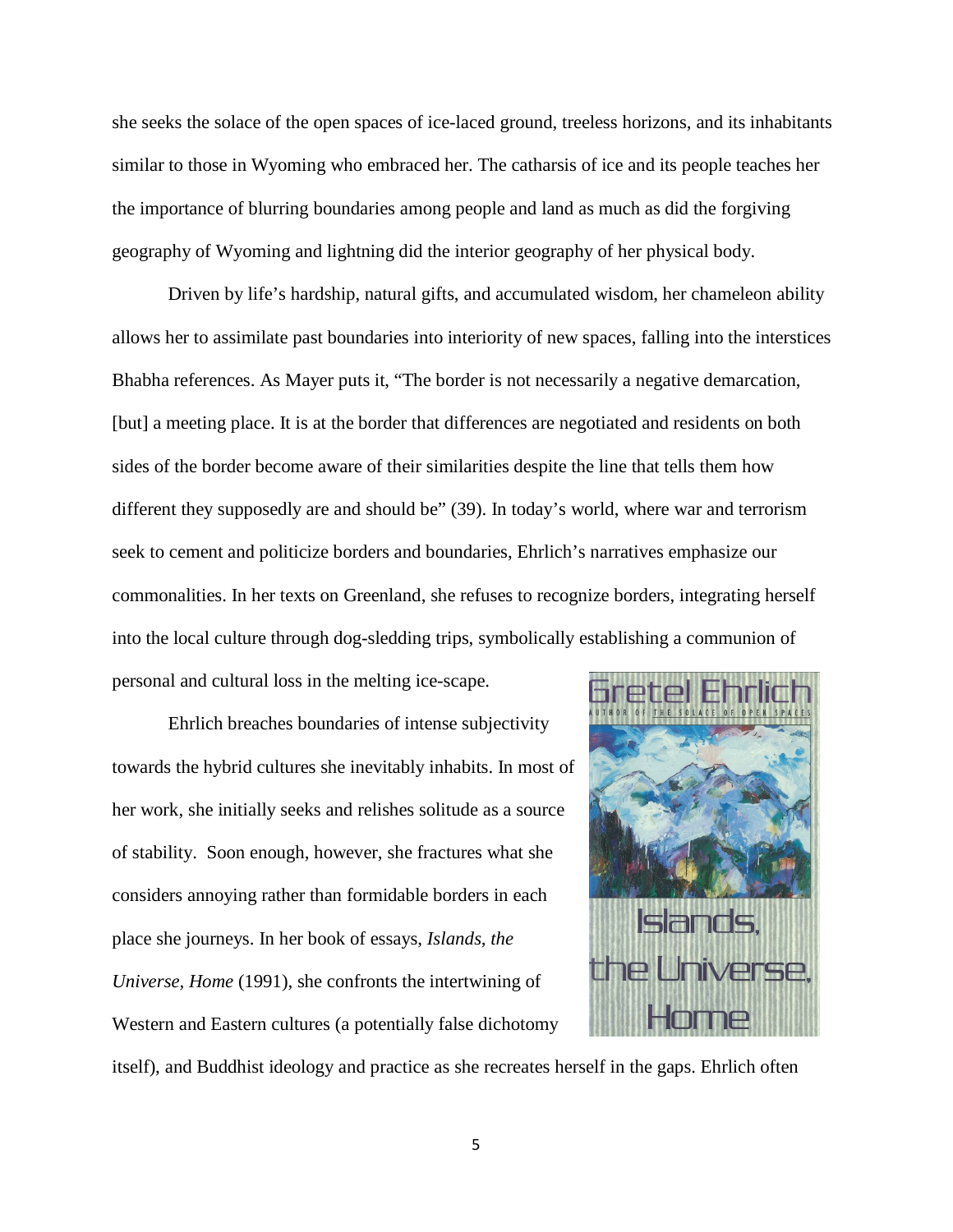inhabits the "in-between" spaces generated by cultural difference as distinct from Bhabha's "narrative of originary and initial subjectivities" (1). Perhaps, Ehrlich's belief in the world as sacred motivates her land or boundary ethic most clearly. In her visit to Japan in *Islands*, a place embedded in her psyche, she describes her purpose:

To sniff out shizen—the Japanese word for a spontaneous, self-renewing, inherently sacred natural world of which humans are an inextricable part. I wanted to see how and where holiness revealed itself, to search for those "thin spots" on the ground where divinity rises as if religion were a function of geology itself the molten mantle of sacredness cutting through the earth like an acetylene torch, erupting as temple sites, scared mountains, planes, and seas, places where inward power is spawned. (90)

The archive provides ways to bridge multiple borders, especially the sometimes rigid ones existing between private and public worlds. What Ehrlich publishes often reveals a different Ehrlich than her journals and drafts project. In heterogeographical and cultural global movements, she confronts "competing claims of communities where . . . the exchange of values, meaning and priorities may not always be collaborative and dialogical, but may be profoundly antagonistic, conflictual, and even incommensurable" (2). Indeed, Ehrlich's diverse narratives subvert a Grand Narrative to accommodate multiple, less dominate narratives of cultural hybridity. The evolution of Ehrlich's works inhabits these gaps. In Bhabha's words, "This interstitial passage between fixed identifications opens up the possibility of a cultural hybridity that entertains difference without an assumed or imposed hierarchy" (4).

Ehrlich journeys up the Sacred Mountains in "The Bridge to Heaven" where she encounters priests and monks Westernized beyond her expectations. During a New Year's ritual, her expectations are confounded, with doubt creeping in with the night. She comments on their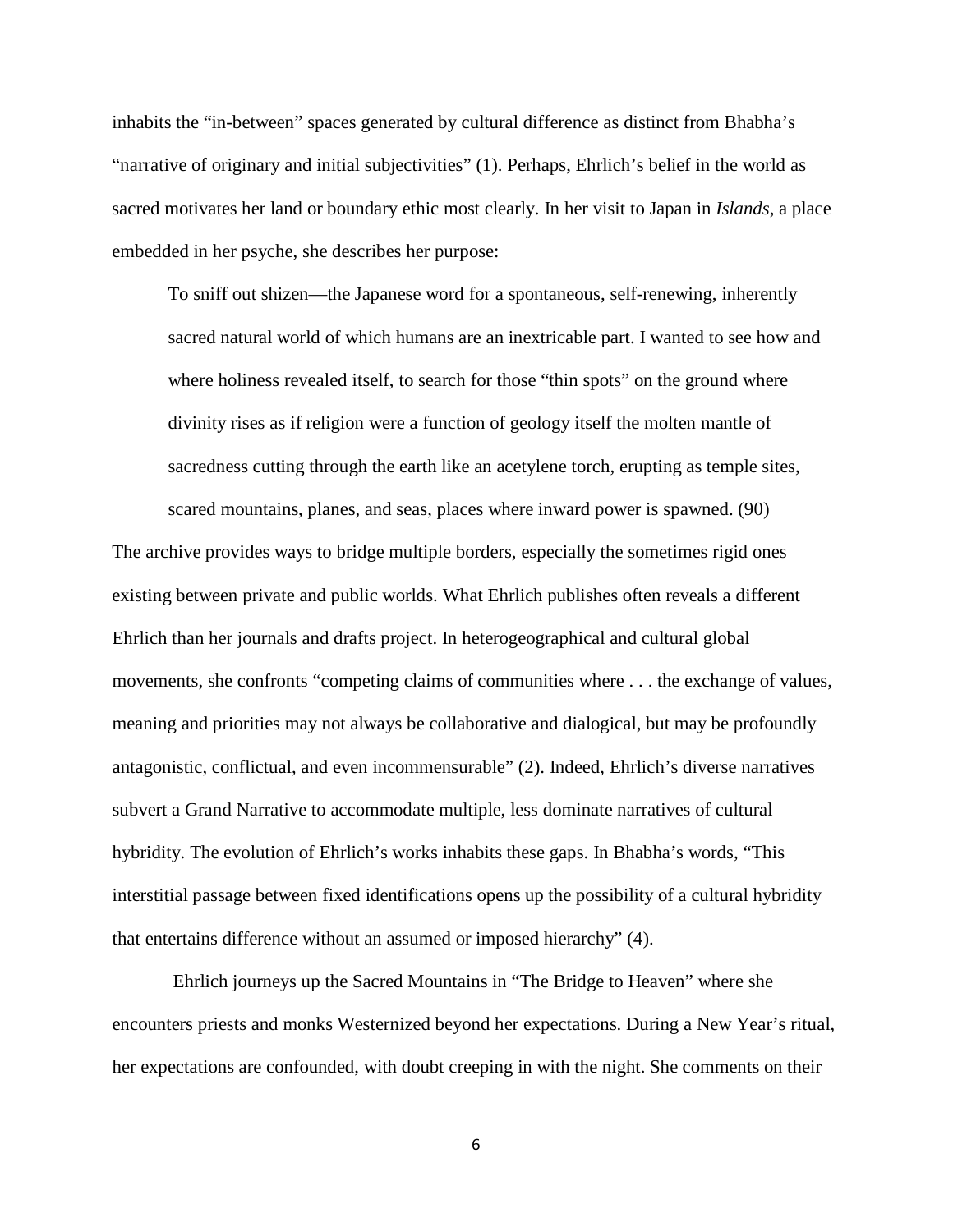host, a priest, who holds an inherited position: "By his world-weary look, I suspected he didn't always relish the duty, and when we exchanged presents, as is customary in Japan, his face lit up only when Leila gave him a bottle of Chivas Regal" (*Islands* 94). In the next paragraph, he alludes to his son's secular habits inhibiting his ascension to the priesthood: "'If that's going to happen, he has to start studying now . . . and that would interfere with his baseball practice'" (*Islands* 97). Other Westernizations pop up, reflecting a hybridity or cultural "collage" (Mayer 29), such as an elderly couple's television showing a "Mickey Mouse cartoon dubbed in Japanese" (*Islands* 121). Even though she delves into the myths underlying the rituals, she remains somewhat unnerved by the undercurrent of Westernization undermining the festival. Accepting what it signifies, Ehrlich lingers in her Buddhist studies to understand this blurring of boundaries between the sacred and secular: "Religious pilgrimage through mountains expanded a sense of sacredness from specific temple site to the entire geography—wherever the pilgrim's feet happened to land . . . Geography became internalized: the farther the sojourner walked from discursive mind and habitual thought, the closer she or he came to original nature" (*Islands* 97). Further on in the chapter, when journeying to another sacred mountain, she reflects: "Impermanence figures so strongly in Asian religions: I wondered if it might not have evolved from a geography where islands rise precipitously out of the ocean and the earth shudders under everyone's feet" (*Islands* 110). Boundaries blur and disappear into the mind, creating this artifice as she quotes a poem by Fugiwara no Teika: "The bridge of dreams / floating on a spring night / soon breaks off: / parting from the mountaintop, / a bank of clouds in open sky" (*Islands* 110-111). Bridges connect intangible borders, interrupted by mountains, disrupting human-made mindsets, regardless of sacred and secular environments.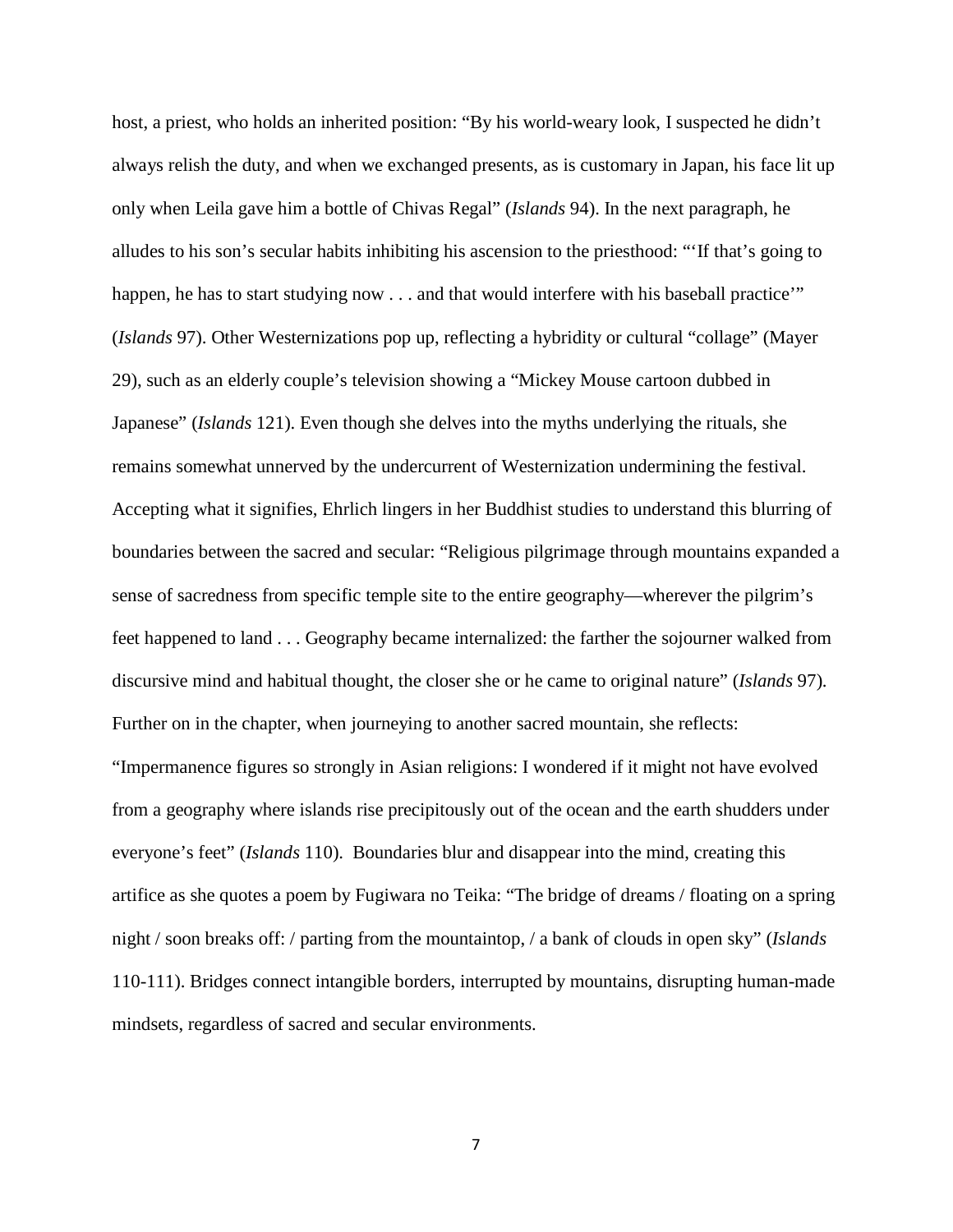Ehrlich's work, more than anything, concerns relationships among people, landscapes, weather, heaven, and earth—the metaphoric borders of our lives. In one significant sense, her work is about the brokenness and fragility of these relationships/borders wherein the sacred can begin to work in that liminal space between belonging and not. She seeks to be part of Nature, whose borderscapes blur boundaries and link her to the divine, the sacred, and the metaphysical in a spiritual union. She writes, "I've stumbled upon the liberating equality that exists everywhere and have been able to dismiss with great conviction the idiotic idea of human dominance over nature and know it to be physically and intellectually absurd. With equality comes a sense of the holiness—sacred or secular—of every animate and inanimate thing ("On Writing" 2, Box 31, Folder 46). Using Border Theory, I suggest that she is contesting the idea that borders we too often recognize as credible and natural falter and fall through this perspective. She perceives her role as writer as pivotal to this process. In her draft for "On Writing," she posits, "a Writer's life must be like these moths, beating down obstructions to get at truth" ("On Writing" 1).

There is an epistemological border between knowing and not knowing. We know so little as a species, but seekers like Ehrlich show us what we do not know with a humble, generous awareness. In a talk at Mankato State University in Feb. 1987 titled "Sacred World: A Sense of Place, A Sense of Mind," she describes that she "must be a part of it," the place, and immerse her entire being in the place until there emerges an equality between her and this place, to get rid of the estrangement of any part of that place. She continues:

the more I feel there's no difference between myself and them [nature], and there's no difference between the surges of energy in myself and the surges of weather that comes through . . . It's when we can see the value of every atom that the sacred emerges, if we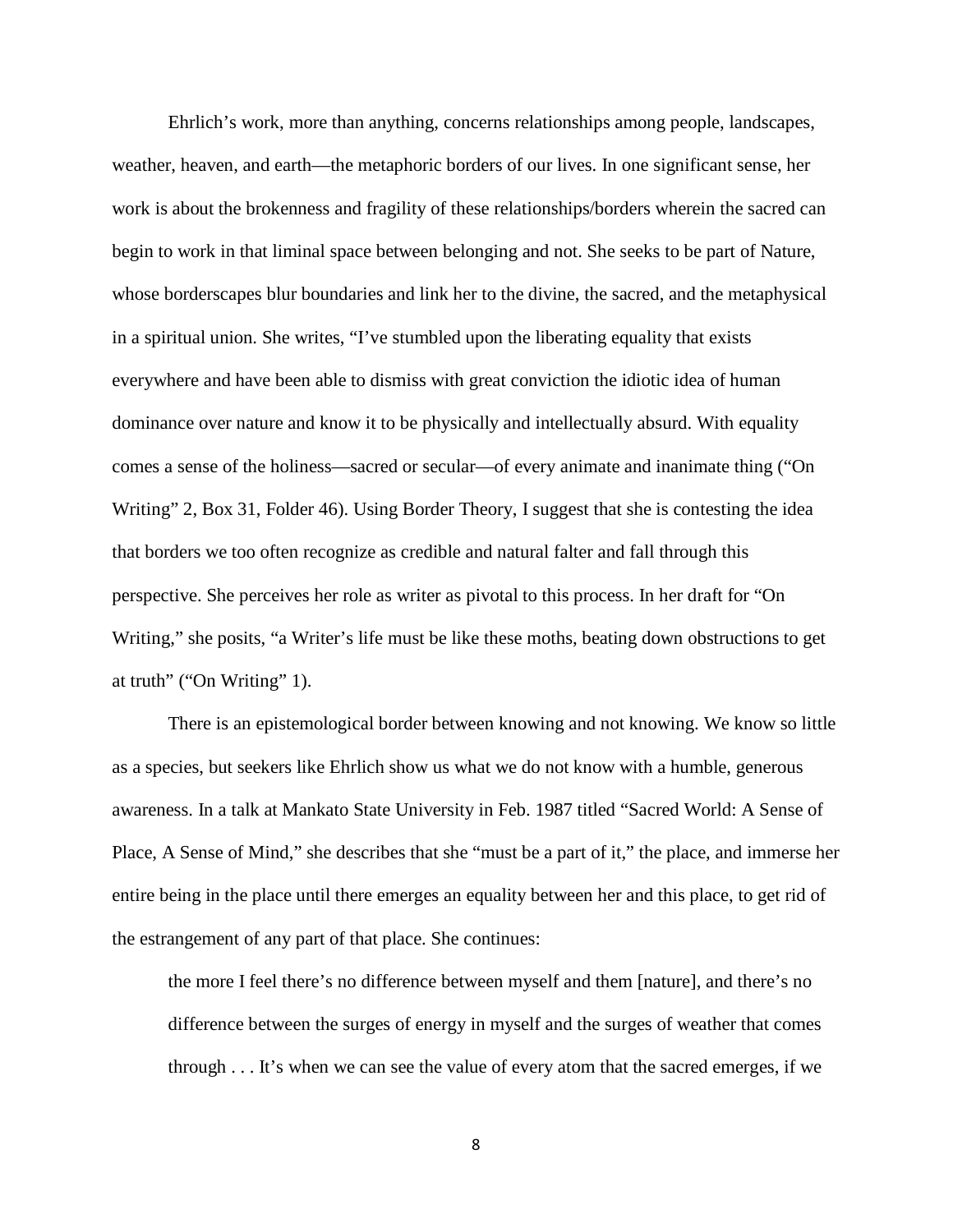can really see a place, really see it, then we can begin to see ourselves and with that union comes the sacred and binding spirituality. (13)

In losing ourselves to place beyond borders, our inner self awakens; in her pursuit of communion with earth and sacredness, she embraces this challenge.

Her longing for and belief in "belonging" resonates in all her work at both pragmatic and universal levels. As Mayer writes, "Bordering and belonging are inextricably linked. Bordering takes place constantly. As sense of belonging is linked to a sense of place, a sense of roots, of history, and genealogy" (42). A reader has only to glance at Ehrlich's journal entries during her Copenhagen trip when she waits hopefully and futilely for a phone call from her companions to join them. She feels she has failed to form the relationships needed to negotiate an urban space. The first months and years in Wyoming forced her into friendship with others, no matter how different their backgrounds. Estranged from that place by illness, she explores boundaries and borders of the body, finding the skin a thin permeable line of separation. Accordingly, travels in Greenland conjoin her into a community of hope and loss, sharing its resources and mythos with her. Finally, her time in Japan nourishes the sacredness of her linguistic commitment and communion with place and land to share, in words, with us. Her sense of longing and abandonment echoes much of what we feel today in this environmental crisis and global community, which brings us closer together, yet divides us further. We all seek to belong. Somewhere. Compassion and kindness are often in short supply. Wisdom comes from life experiences butting up against borders; however, in our everyday lives, we often "go to the mattresses" (*The Godfather*) to defend what we know and cement our boundaries in selfabsorption and protection. In doing so, we take ourselves out of the world of growth and increased knowledge that effect lasting change. In the crevices of the mortar, we might find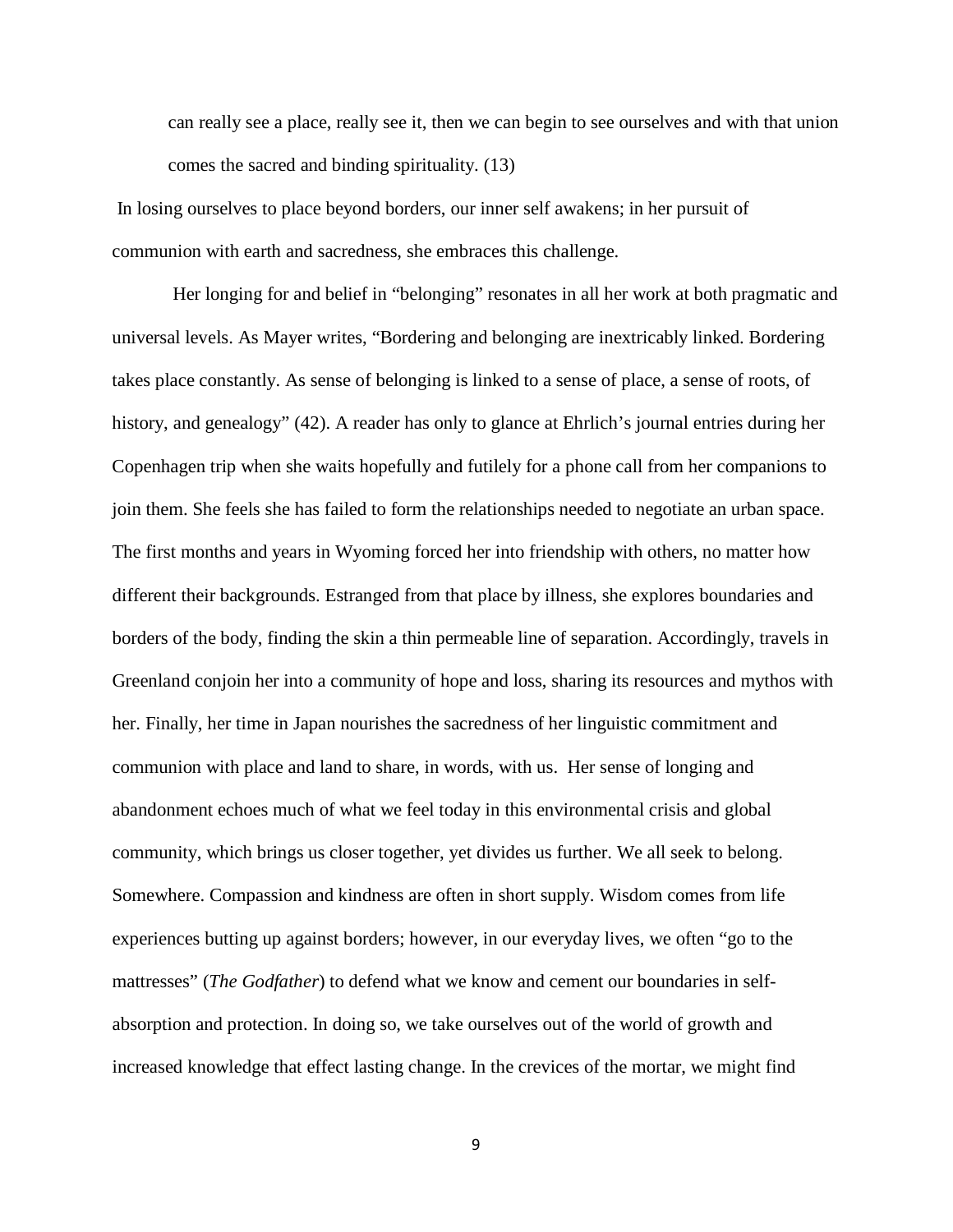borders where water permeates, breaks down, and provides a pathway through and past our bordered worlds.